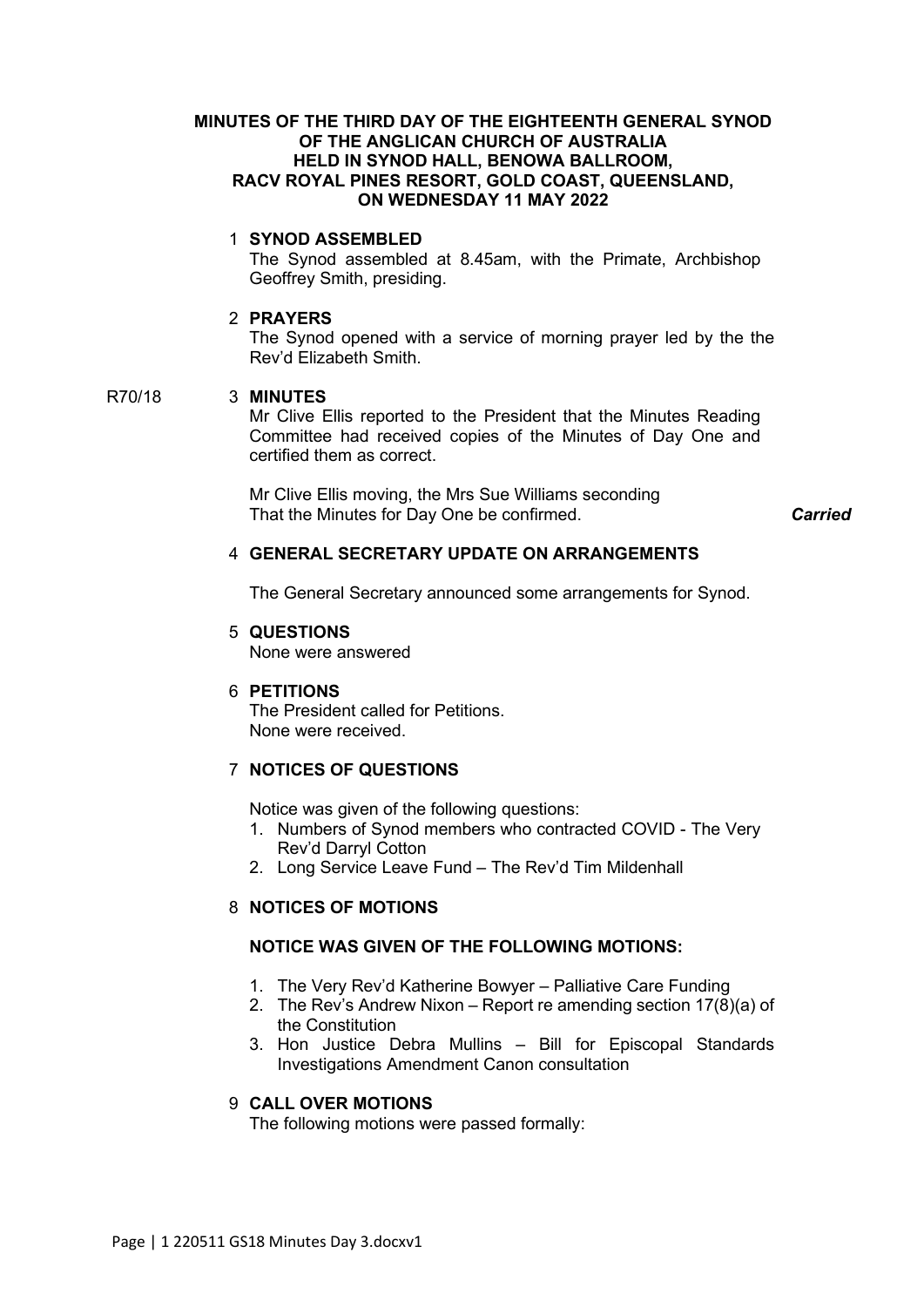## R71/18 24.11 **Anglican Super**

Mr Allan Thomson moving, Mr Malcolm Purvis seconding

General Synod congratulates Anglican Super on its 60<sup>th</sup> anniversary and thanks it for reflecting our Anglican understanding in its ethicalinvestment practices, notably against gambling, slavery and human trafficking. *Carried*

# R72/18 24.12 **Anglican Schools Australia**

The Rt Rev'd Jeremy Greaves moving, the Most Rev'd Kay Goldsworthy seconding,

That this Synod gives thanks for the ministry of Anglican Schools Australia as a vibrant Network of General Synod; and affirms the place of Anglican Schools in the life of our Church as agencies of education and mission. *Carried*

#### R73/18 24.13 **Thanks for Preparation of Bills for General Synod**

Mr Robert Wicks moving, the Rev'd Nigel Fortescue seconding

The General Synod –

- a) recognises the significant amount of work involved in the preparation of bills for this General Synod session, and gives thanks for all those involved in this process,
- b) notes that a number of bills promoted to this session provide for amendments to be made to principal canons and, in some cases, the proposed amendments are complex, and
- c) requests, in relation to bills promoted to future sessions which provide for complex amendments to a principal canon, the Standing Committee prepare a version of the principal canon with the proposed amendments shown in marked form to assist General Synod members understand the effect of the amendments and more fully engage in the process of considering them. *Carried*

### R74/18 24.15 **Rates of Suicide of Australian Defence Force (ADF) Veterans**

Bishop Keith Dalby moving, Bishop Keith Joseph seconding

General Synod notes with concern the rates of suicide for Australian Defence Force (ADF) Veterans and accordingly commends the work of the Royal Commission into Defence and Veteran Suicide and the Interim National Commissioner for Defence and Veteran Suicide Prevention, and observes that these highlight the effectiveness of ADF Chaplains in suicide prevention for current serving members and families and affirms the work of ADF Chaplains particularly in the areas of suicide prevention, moral injury and spiritual wounds.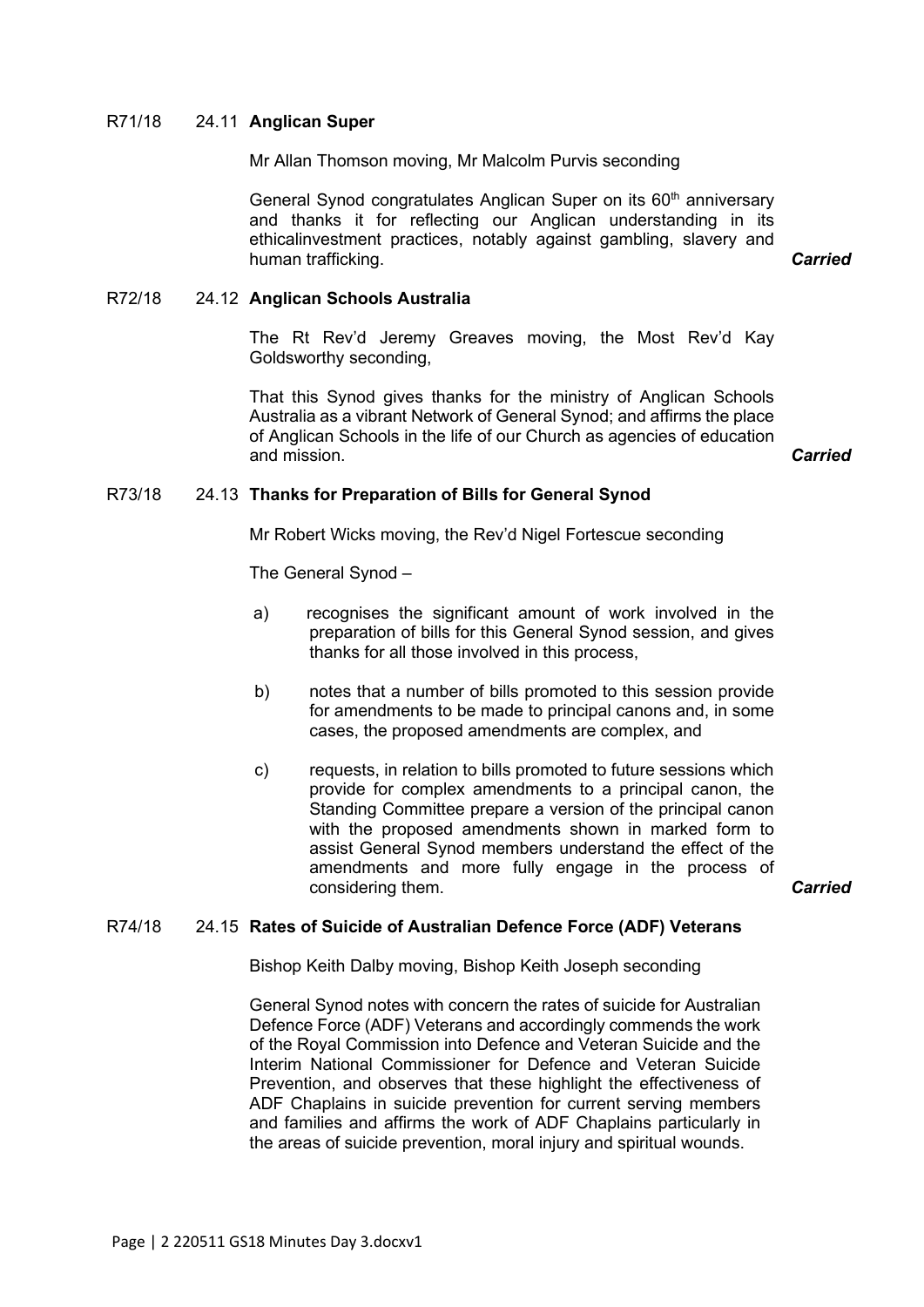General Synod also notes with appreciation the recent Federal Budget funding for a new chaplaincy support program for veterans but also views with concern the shortage of Anglican ministers available to be Australian Defence Force chaplains and veterans chaplains. In turn it is noted that this impacts adversely on the growing demand for programs to help veterans suffering moral injury and spiritual wounds which are the result of military service in peace or conflict.

This Synod expresses its heartfelt thanks to the women and men of our Defence Force and their immediate and extended families for their commitment to the service of our country. We further recognise that this service often comes with deep personal, physical emotional and psychological costs that are not always visible to those around them but never the less are real and impactful on their lives and the lives of those around them. As a Synod we express our sorrow for this impact on their lives but would like to express our thanks for their service, and assurance of our prayers and support for them both at this time, and into the future.

Therefore General Synod calls on all dioceses to commit to making churches and welfare agencies more accessible and relevant to veterans and families, and to raise up chaplains for this work; and requests the Primate to affirm and facilitate this work by appointing an additional non-stipended archdeacon under the Bishop to the Defence Force as the point of contact between the ADF, the Department of Veterans Affairs, and the Church.

*Carried*

# 17 **MOTIONS FOR BILLS FOR CANONS BY REQUEST OF STANDING COMMITTEE**

Synod returned to Legislation from Day 2

#### R75/18 17.1 **Bill 01 – A Bill for the Safe Ministry Legislation Amendments Canon 2022**

Leave was given by Synod to amend the mover and seconder: Ms Audrey Mills moving, Ms Dianne Shay seconding

That the Bill do now pass. *Carried*

# 17.9 **Bill 09 – A Bill for the Episcopal Standards Investigations Amendment Canon 2022**

Synod moved into Committee to continue consideration of the Bill.

The Chair of Committees reported the Bill with amendments.

The President moved that the report be adopted.

*Carried*

*Carried*

Justice Debra Mullins AO moving, Dr Carolyn Tan seconding

That the Bill proceed not as a Special Bill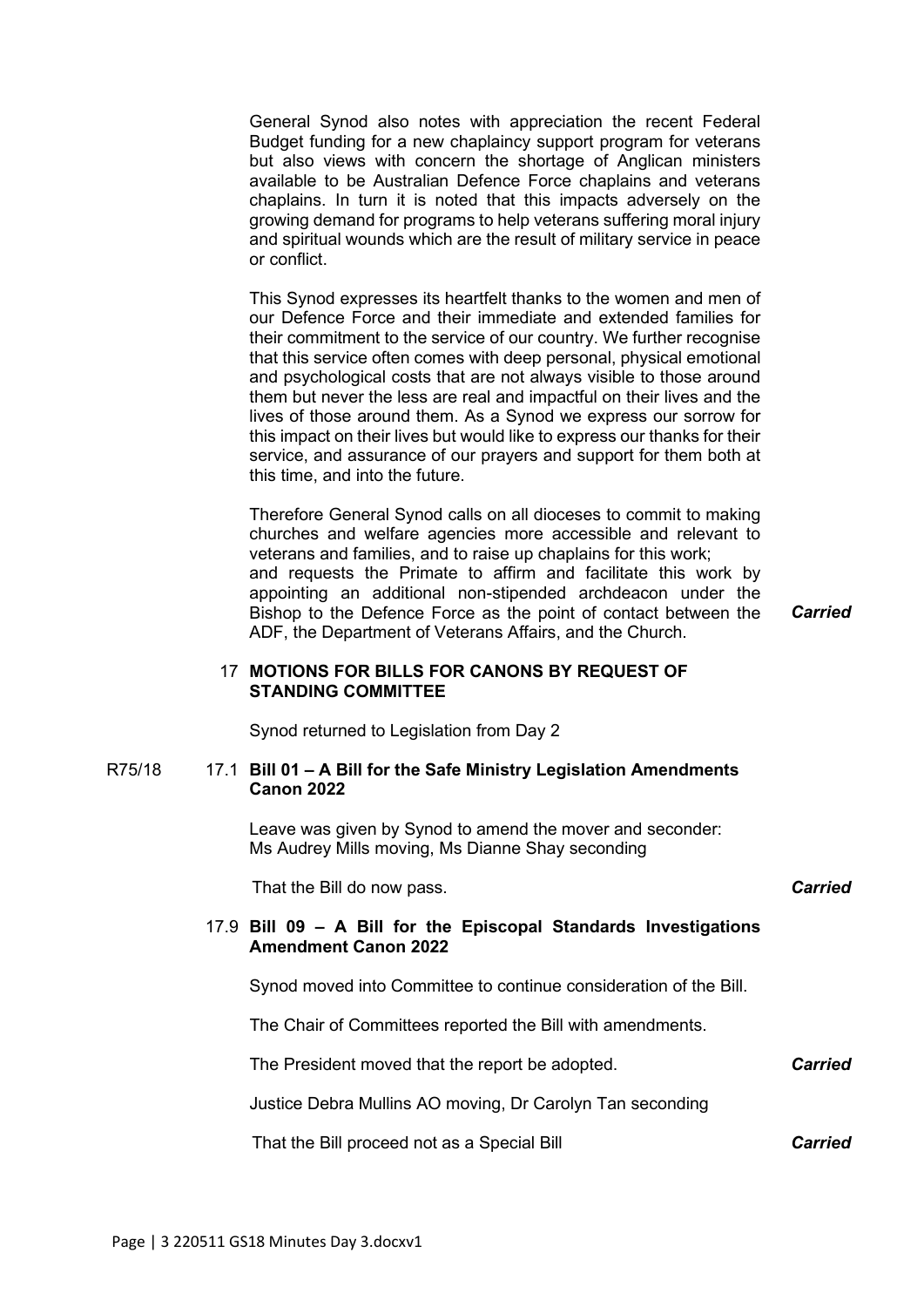Further consideration of the Bill was deferred until a certified copy is available.

## R76/18 17.10 **Bill 10 – A Bill for the Long Service Leave (Sabbatical Allowance Amendment) Canon 2022**

The Rev'd Andrew Ford moving, Mr Allan Thomson seconding

That a Bill for the Long Service Leave (Sabbatical Allowance Amendment) Canon 2022 be approved in principle.

Synod adjourned at 10.30am for morning tea Synod resumed at 11.00am

### **ORDER OF THE DAY – Wednesday 11 May at 11.00am Marriage, Human Sexuality and Same-sex relationships**

20.3 **Statements as to the Faith, Ritual, Ceremonial or Discipline of this Church made under Section 4 of the Constitution** *(Diocese of Sydney)*

*In accordance with Rule V, the text of this statement, together with an Explanatory Memorandum, was sent to all members of the General Synod prior to the Synod. The Statement and Explanatory Memorandum are available at [https://anglican.org.au/wp](https://anglican.org.au/wp-content/uploads/2022/02/GS18-Statements-as-to-the-faith-ritual-ceremonial-or-discipline-of-this-Church.pdf)[content/uploads/2022/02/GS18-Statements-as-to-the-faith-ritual](https://anglican.org.au/wp-content/uploads/2022/02/GS18-Statements-as-to-the-faith-ritual-ceremonial-or-discipline-of-this-Church.pdf)[ceremonial-or-discipline-of-this-Church.pdf](https://anglican.org.au/wp-content/uploads/2022/02/GS18-Statements-as-to-the-faith-ritual-ceremonial-or-discipline-of-this-Church.pdf)*

*[Rule](https://anglican.org.au/wp-content/uploads/2022/02/Rule-V-Statement-made-under-Section-4-of-the-Constitution.pdf) V outlines the procedures for submitting, circulating and considering Statements*

#### **Statement 1 - Marriage as the union of a man and a woman**

Archbishop Kanishka Raffel moving, The Rev'd Natalie Rosner seconding

*The motion is presented below in its amended form at the end of the business session Tuesday 10 May 2022.*

Pursuant to the authority recognised in s.4 and s.26 of the Constitution to make statements as to the faith, ritual, ceremonial or discipline of this Church, and in accordance with the procedures set out in Rule V, the General Synod hereby states:

- 1. The faith, ritual, ceremonial and discipline of this Church reflect and uphold marriage as it was ordained from the beginning, being the exclusive union of one man and one woman arising from mutual promises of lifelong faithfulness, which is in accordance with the teaching of Christ that, "from the beginning the Creator made them male and female", and in marriage, "a man will leave his father and mother and be united to his wife, and the two will become one flesh" (Matt 19:4-5).
- 2. In 2004 (Resolutions 62/04, 63/04) General Synod did 'not condone the liturgical blessing of same sex relationships' nor 'the ordination of people in committed same sex relationships' recognising that both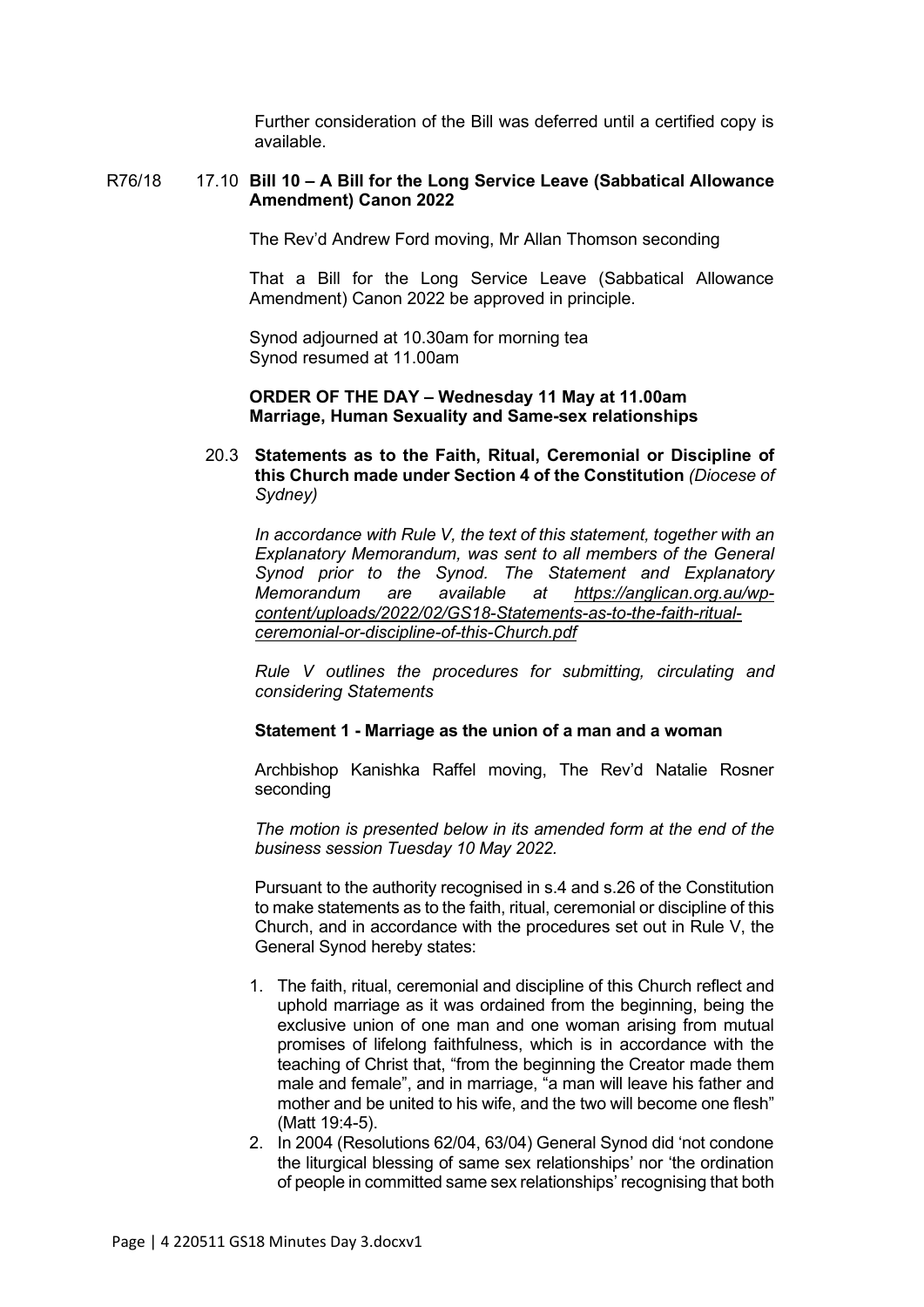matters were subject to 'ongoing debate in this church and that we all have an obligation to listen to each other with respect.

- 3. In 2017 the Commonwealth Parliament amended the definition of 'marriage' in the Marriage Act (1961) to mean 'the union of 2 people to the exclusion of all others, voluntarily entered into for life', thereby making lawful the marriage of two persons of the same sex and presenting this church with a profoundly altered missional and pastoral context.
- 4. The solemnisation of a marriage between a same-sex couple is contrary to the teaching of Christ and the faith, ritual, ceremonial and/or discipline of this Church.
- 5. Any rite or ceremony that purports to bless a same-sex marriage is not in accordance with the teaching of Christ and the faith, ritual, ceremonial and/or discipline of this Church.

The Rev'd Nigel Fortescue moved, Mr Robert Wicks seconding that the motion be put.

The Ven Angela Webb requested a Vote by Houses and was supported by at least 10 clergy members.

That the motion be agreed to: Electronic voting:

| ∟aity          | 63 Yes | 47 No |   |
|----------------|--------|-------|---|
| Clergy         | 70 Yes | 39 No | ட |
| <b>Bishops</b> | 10 Yes | 12 No |   |

*Lost*

*Carried*

The Most Rev'd Kanishka Raffel sought leave to make a personal response. Leave was granted.

The Most Rev'd Kanishka Raffel moved, the Rt Rev'd Richard Condie seconding that Synod adjourn until 1.30pm (lunchtime). *Carried*

Synod adjourned at 12.22pm Synod resumed at 1.30pm

#### R77/18 **Motion without notice**

Dr Ian Gibson sought leave to move a motion without notice regarding the remainder of the day's business. Leave was granted.

#### **Business for the remainder of Wednesday 11 May 2022**

Dr Ian Gibson moving, Ms Anne Hywood seconding

That Standing Orders be suspended to the extent necessary to allow the following arrangements for the remainder of today's business:

- 1. Order of Day Motion 16.11
- 2. Order of the Day Motion 23.8
- 3. Resumption of the consideration of motions covered by decision 8.7.6 (Marriage, Human Sexuality and Same Sex Relationships)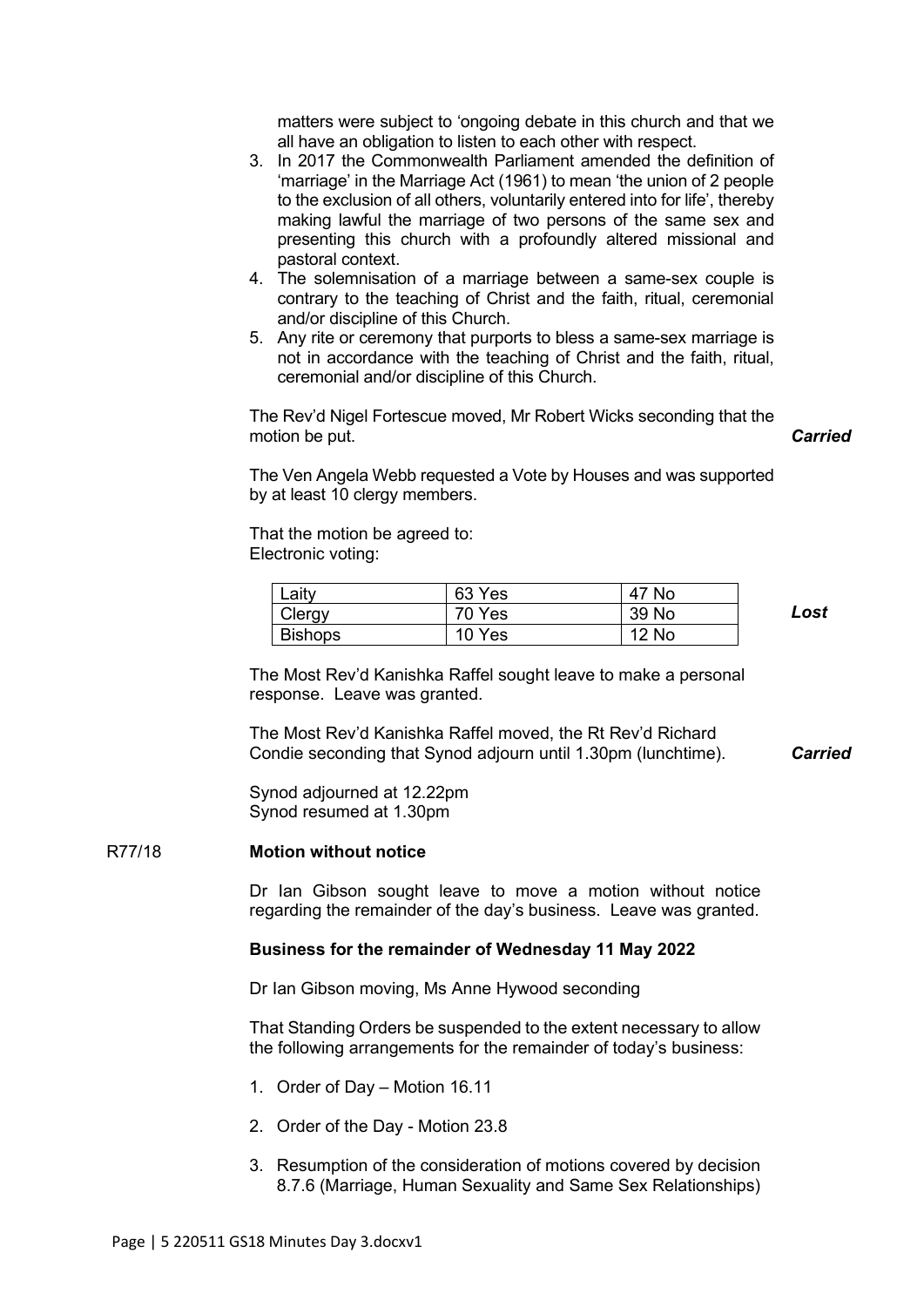being 20.4 to 20.7 and 24.3 to 24.5 until concluded or until 5.30pm whichever comes first

- 4. Order of Day Motion 16.8
- 5. Resumption of consideration of Bills in the order listed in the notice paper. *Carried*

#### **Motion without notice**

The Rt Rev'd Chris Edwards sought leave to move a motion without notice.

The Presdident requested that the mover give the notice of motion to the secretaries for inclusion on the next day's Business Paper.

#### **ORDER OF DAY Wednesday 11 May 2022 at 1.30pm**

#### R78/18 16.11 **Climate Change – Call on Australian Governments**

The Very Rev'd Peter Catt sought leave to move the motion in an amended form. Leave was granted.

The Very Rev'd Dr Peter Catt moving, Bishop Murray Harvey seconding

Noting:

- A. Australia's endorsement of the 2015 UN Paris Climate Change Agreement (COP21) and in particular the global framework to avoid dangerous climate change caused by emissions of greenhouse gases by limiting global warming to well below 2°C and pursuing efforts to limit it to 1.5°C.
- B. Australia's pledge to the 2021 UN Glasgow Conference (COP26) to achieve net zero emissions by 2050, and the endorsement of this pledge by both the Coalition government at the time of the Conference and the Australian Labor Party then in Opposition.
- C. That all Australian sub-national governments have also endorsed the goal of net zero emissions by 2050 or earlier.
- D. That all levels of Australian government apart from WA and NT have committed to interim reductions by 2030.
- E. That urgent action to keep the 1.5C goal alive was called for at COP26 with 190 countries pledging to rapidly phase down their use of coal – a pledge that was not adopted by Australia.
- F. That while Australian greenhouse gas emissions in the electricity generation sector are declining, in all other sectors including transport, agriculture and resource extraction emissions continue to increase consistent with a 3C warming scenario if other countries followed similar policies and emissions trajectories.
- G. That climate change is the most pressing security issue for the Pacific Island countries, communities and peoples, and the latest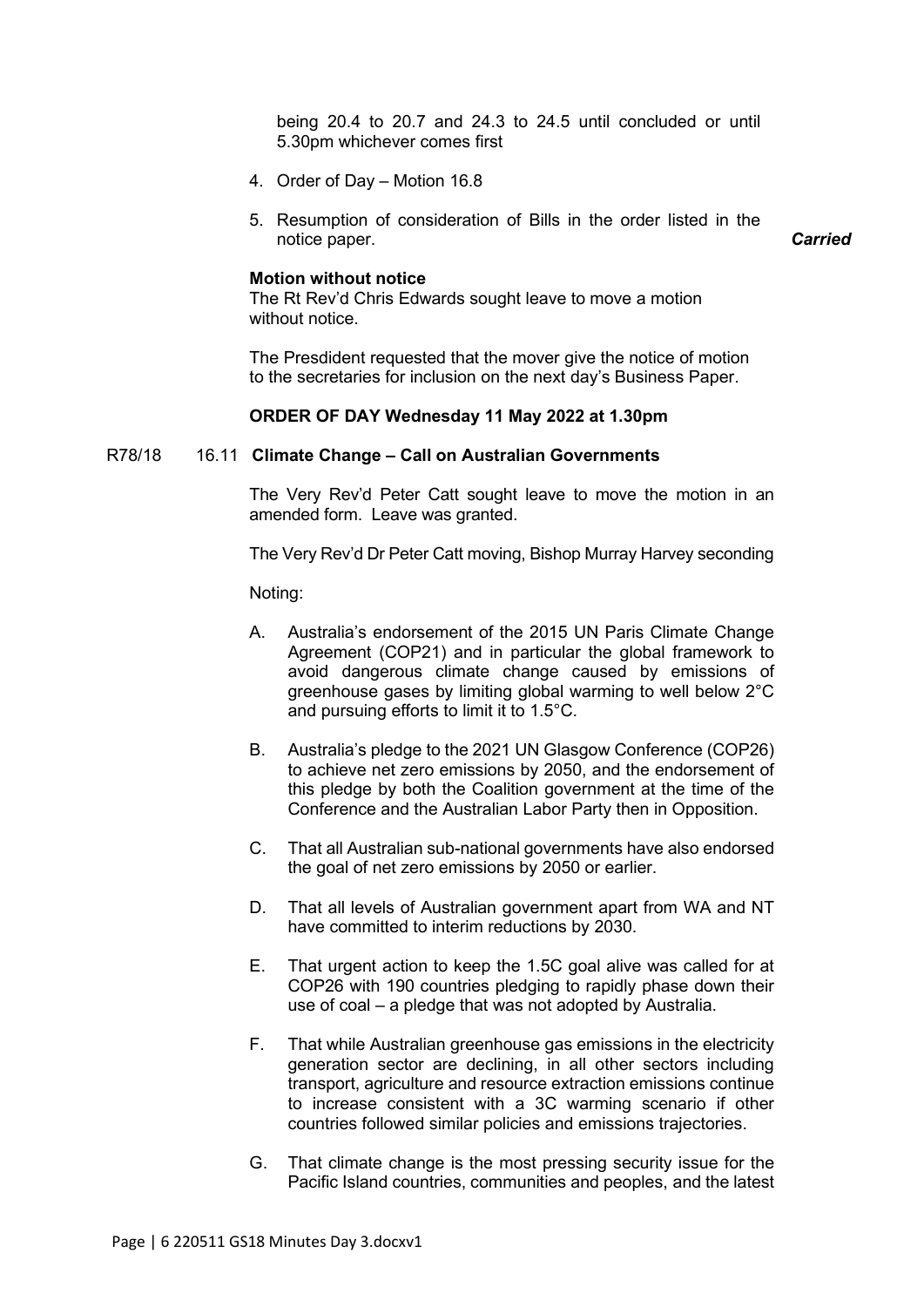IPCC report confirms the urgency for global, national and local climate actions; and

H. The Pacific Island countries are among the least responsible for global warming and biodiversity loss, and are amongst the world's most vulnerable, facing the severest consequences that will continue to worsen in years to come. The impacts of disasters such as cyclones and contaminated groundwater due to flood risk and sea level rise inundation, are already taking a toll on the Blue Pacific, coral reefs, and fish stocks and in the households of families who lack the means to move to safer ground.

# This Synod:

- 1. understands the theological value of the natural world as a divine blessing intended by God to flourish and to be shared in harmony by human communities, and recognises that this blessing has been spoiled and abused by human greed and carelessness;
- 2. recognises God's sovereign and good superintendence of his creation and acknowledges human responsibility for our stewardship of it;
- 3. trusts Jesus Christ as the ultimate reconciler of all things in creation, through his blood shed on the cross and looks with hope to his promised renewed creation;
- 4. nevertheless, laments the suffering already being endured across the world by communities facing drought, water insufficiency, loss of arable lands, destructive fire events, cyclones, floods and rising sea levels, and the increasing challenges caused by rising global temperatures, air pollution and loss of biodiversity which will be borne disproportionately by the poorest of the world's poor;
- 5. calls on the Australian Government, the community and all people of faith, to support Pacific and Aboriginal and Torres Strait Islander communities in their call for urgent reductions in emissions of greenhouse gases by
	- (i) accepting that climate change is a pressing human security challenge;
	- (ii) recognising the long-term activism of both Pacific national and Christian leaders on addressing climate change globally;
	- (iii) requesting the largest emitters and contributors, including Australia, act immediately to meet the Paris global warming target; and
	- (iv) providing financial support to assist affected Pacific and Aboriginal and Torres Strait Islander communities to adapt and protect their lands, islands, lives and futures.
	- (v) encouraging Australian research into, and generous foreign aid for, mitigation, adaptability and resilience measures, especially in developing nations, because many of the impacts resulting from the changing climate are locked in for centuries (as the IPCC notes).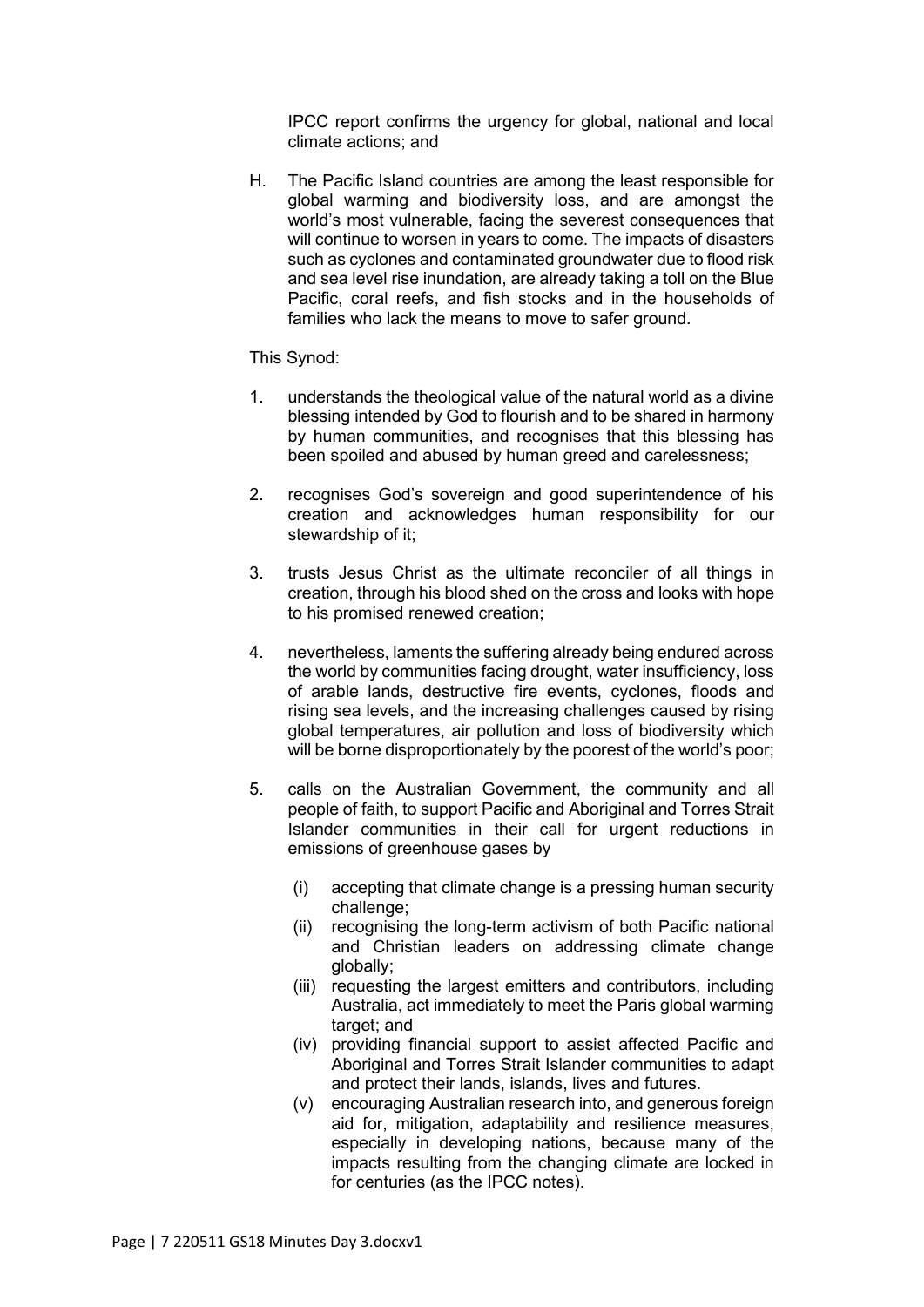| The Rev'd Prof Peter Sandeman moved, The Ven Canon Scott Lowrey<br>seconding that the motion be put. | <b>Carried</b> |
|------------------------------------------------------------------------------------------------------|----------------|
| That the motion be agreed to.                                                                        | <b>Carried</b> |

# 23.8 **Viability of Regional Dioceses**

Bishop Keith Joseph moving, Bishop Greg Anderson seconding

# This General Synod

Recognising the financial stress and administrative strain placed on regional and rural dioceses due to the legacy of historic sexual abuse claims, the rising cost of insuring property and ministry operations, and the increased workload from centrally-mandated ministry programs: requests that the Standing Committee, with the support of the Diocesan Financial Advisory Task Force determine how the Metropolitan Dioceses could take on greater responsibility for supporting ministry in all the dioceses of their respective Provinces including but not limited to policies, processes, administration, registries, insurance, redress and continued presence in regional and rural ministries.

#### **Amendment**

Mr Doug Marr moved, the Rev'd Nigel Fortescue seconding

Delete:

'…requests that the Standing Committee, with the support of the Diocesan Financial Advisory Task Force determine how the Metropolitan Diocese could…'

#### Substitute:

': encourages the Metropolitan and other better resourced dioceses, where possible, to…'

After "insurance', add 'safe ministry training and audit'.

Synod adjourned at 3.01pm for afternoon tea Synod resumed at 3.30pm

#### R79/18 3 **MINUTES**

Dr Ruth Kerr reported to the President that the Minutes Reading Committee had received copies of the Minutes of Day Two and certified them as correct.

Dr Ruth Kerr moving, the Ven Dane Courtney seconding That the Minutes for Day Two be confirmed.

*Carried*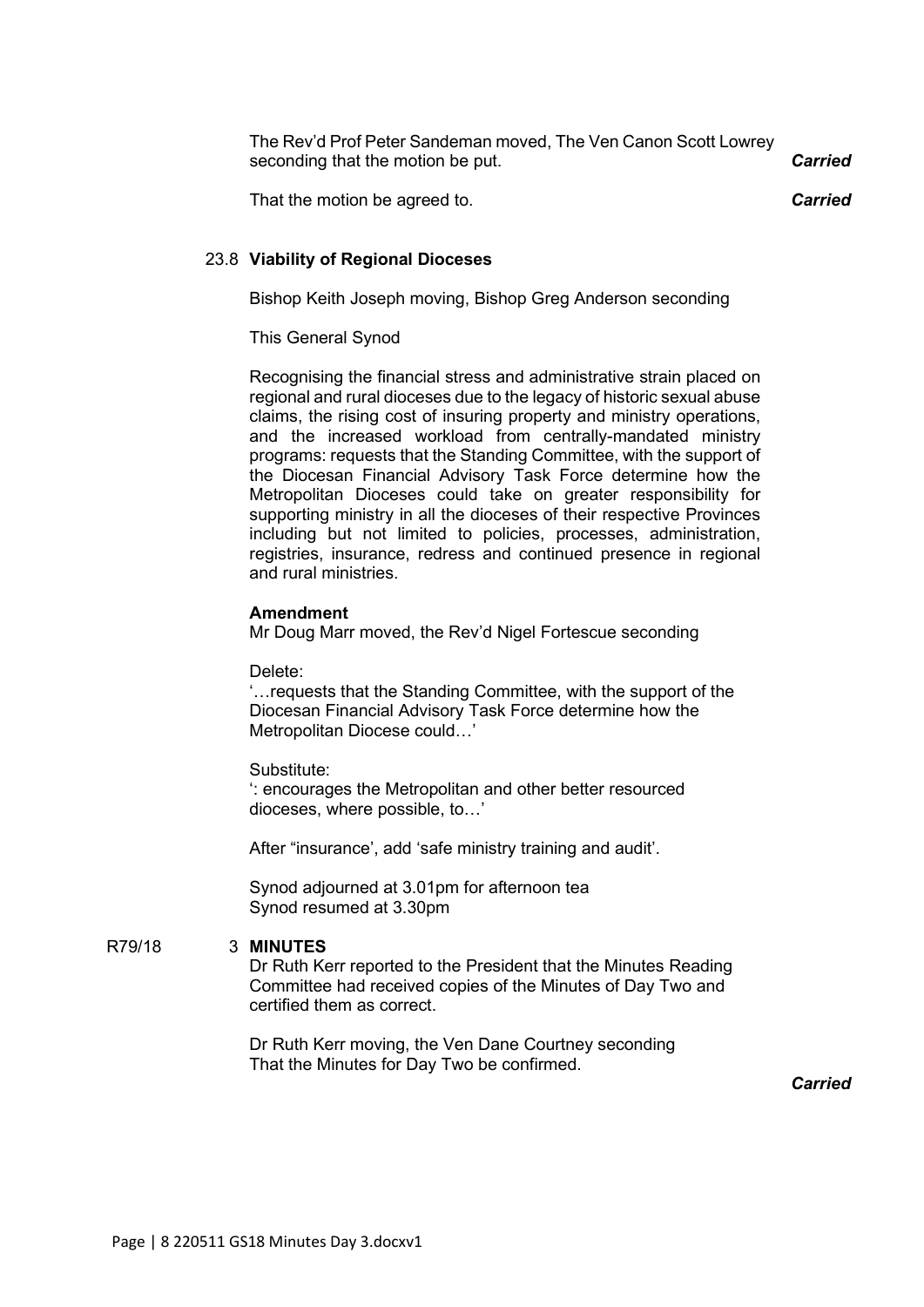## 23.8 **Viability of Regional Dioceses**

Mr Doug Marr sought leave to withdraw the following amendment:

Delete:

'…requests that the Standing Committee, with the support of the Diocesan Financial Advisory Task Force determine how the Metropolitan Diocese could…'

Substitute: ': encourages the Metropolitan and other better resourced dioceses, where possible, to…'

Leave was granted.

Mr Doug Marr moved, The Rev'd Nigel Fortescue seconding

After "insurance', add 'safe ministry training and audit'.

#### *Carried*

# R80/18 23.8 **Viability of Regional Dioceses**

Bishop Keith Joseph moving, Bishop Greg Anderson seconding

This General Synod

Recognising the financial stress and administrative strain placed on regional and rural dioceses due to the legacy of historic sexual abuse claims, the rising cost of insuring property and ministry operations, and the increased workload from centrally-mandated ministry programs: encourages the Metropolitan and other better resourced dioceses, where possible, to take on greater responsibility for supporting ministry in all the dioceses of their respective Provinces including but not limited to policies, processes, administration, registries, insurance, safe ministry training and audit, redress and continued presence in regional and rural ministries. *Carried*

#### **Motion without notice**

The Most Rev'd Phillip Freier sought leave to move a motion without notice.

Leave was not granted.

# 20.4 **Statements as to the Faith, Ritual, Ceremonial or Discipline of this Church made under Section 4 of the Constitution** *(Diocese of Sydney)*

*In accordance with Rule V, the text of this Statement, together with an Explanatory Memorandum, was sent to all members of the General Synod prior to the Synod. The Statement and Explanatory Memorandum are available at [https://anglican.org.au/wp](https://anglican.org.au/wp-content/uploads/2022/02/GS18-Statements-as-to-the-faith-ritual-ceremonial-or-discipline-of-this-Church.pdf)[content/uploads/2022/02/GS18-Statements-as-to-the-faith-ritual](https://anglican.org.au/wp-content/uploads/2022/02/GS18-Statements-as-to-the-faith-ritual-ceremonial-or-discipline-of-this-Church.pdf)[ceremonial-or-discipline-of-this-Church.pdf](https://anglican.org.au/wp-content/uploads/2022/02/GS18-Statements-as-to-the-faith-ritual-ceremonial-or-discipline-of-this-Church.pdf)*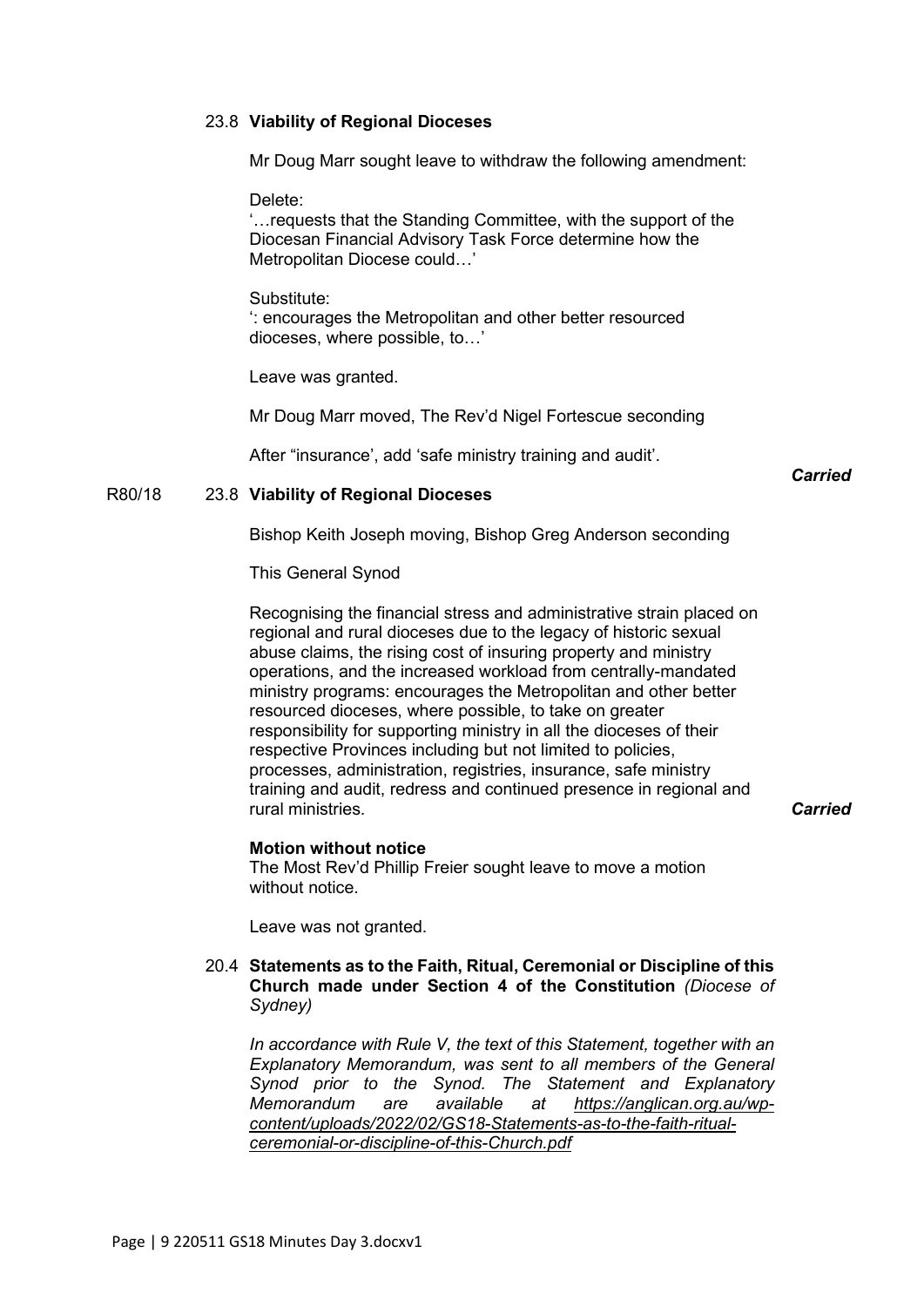*[Rule](https://anglican.org.au/wp-content/uploads/2022/02/Rule-V-Statement-made-under-Section-4-of-the-Constitution.pdf) V outlines the procedures for submitting, circulating and considering Statements*

Bishop Michael Stead moving, Ms Seak-King Huang seconding

# **Statement 2 - Definition of Unchastity**

Pursuant to the authority recognised in s.4 and s.26 of the Constitution, to "make statements as to the… discipline of this Church", and in accordance with the procedures set out in Rule V, the General Synod states that it continues to hold the historic view that unchastity means sexual activity outside a marriage relationship, defined in the *Book of Common Prayer* as the union of one man and one woman, in accordance with Jesus' teaching about marriage in Matt 19:4-5.

#### **Amendment**

Ms Fiona McLean moved, The Rev'd Nigel Fortescue seconding

Delete the word 'activity…' Add the word 'intimacy'

#### *Carried*

# R81/18 20.4 **Statements as to the Faith, Ritual, Ceremonial or Discipline of this Church made under Section 4 of the Constitution** *(Diocese of Sydney)*

Bishop Michael Stead moving, Ms Seak-King Huang seconding

#### **Statement 2 - Definition of Unchastity**

Pursuant to the authority recognised in s.4 and s.26 of the Constitution, to "make statements as to the… discipline of this Church", and in accordance with the procedures set out in Rule V, the General Synod states that it continues to hold the historic view that unchastity means sexual intimacy outside a marriage relationship, defined in the *Book of Common Prayer* as the union of one man and one woman, in accordance with Jesus' teaching about marriage in Matt 19:4-5.

The Rev'd Nigel Fortescue moved, the Very Rev'd Sandy Grant seconding that the motion be put.

#### *Carried*

Mr Phillip Goldsworthy requested a call of Vote by Houses and was supported by lat least 10 lay members.

That the motion be agreed to: Electronic voting:

| ∟aity          | 62 Yes | 48 No           |
|----------------|--------|-----------------|
| Clergy         | 69 Yes | 39 <sub>0</sub> |
| <b>Bishops</b> | 12 Yes | 11 No           |

*Carried*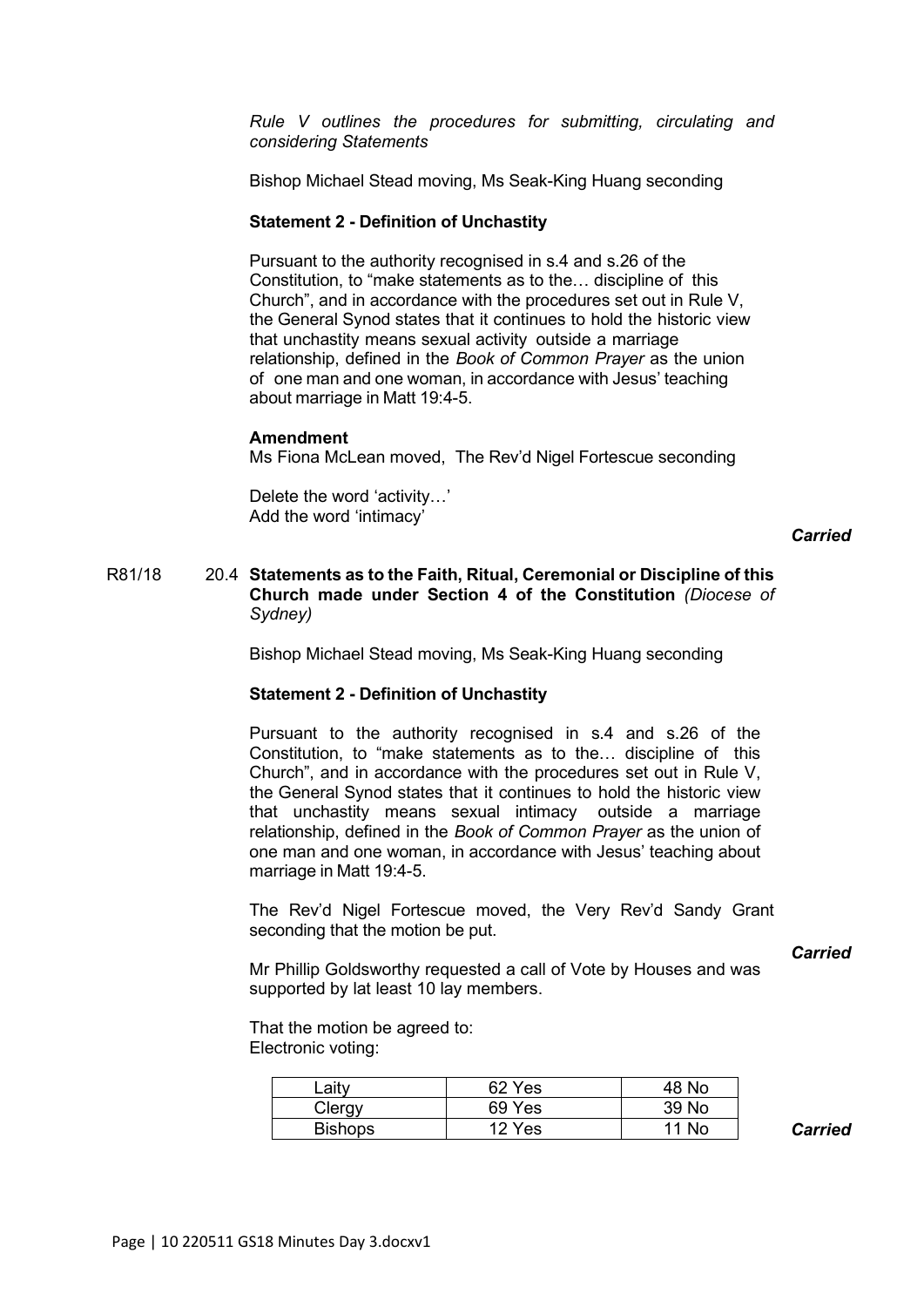# R82/18 20.5 **Safe Churches**

Bishop Peter Lin moving, The Rev'd Kate Beer seconding

General Synod—

- 1. Deplores and condemns any behaviour that is disrespectful, hurtful, intentionally insensitive, bullying or abusive, and recognises and rejoices in the image of God as reflected in every human being, regardless of race, social circumstances, creed or sexual identity, and apologises to and seeks forgiveness from lesbian, gay, bisexual, transgender or intersex (LGBTI) persons whom we have treated in this way.
- 2. Commits itself to fostering churches and fellowships where compassion and grace abound and where the love of God is expressed to all, so that our churches and ministries are welcoming, safe and respectful of all people. *Carried*

# 20.6 **Affirming Singleness**

The Rev'd Dr Danielle Treweek moving, The Rev'd Dr Rhys Bezzant seconding

General Synod—

- 1. Notes that *Faithfulness in Service* was adopted by the General Synod in 2004 "as the national code for personal behaviour and the practice of pastoral ministry by clergy and lay church workers" (Resolution 33/04).
- 2. Notes that in *Faithfulness in Service* clergy and church workers are called to take "responsibility for their sexual conduct by maintaining chastity in singleness and faithfulness in marriage" (FIS 7.2).
- 3. Affirms that singleness is, like marriage, an honourable state for God's people, in which the fullness of God's blessings may be enjoyed. Singleness is highly commended in Scripture (1 Cor 7:8, 32-38; Matt 19:10-12).

# **Amendment**

Dr William Leadbetter moving, Dr Caroline Tan seconding

Deleting the words:

"1 Notes that "Faithfulness in Service" was adopted by the General Synod in 2004 "as the national code for personal behaviour and the practice of pastoral ministry by clergy and lay church workers" (Resolution 33/04)

2 Notes that in "Faithfulness and Service" clergy and church workers are called to take "responsibility for their sexual conduct by maintaining chastity in singleness and faithfulness in marriage." (FIS 7.2)

The lines of the motion affected will then read:

Affirms that singleness is, like marriage, an honourable estate for God's people in which the fullness of God's blessings may be enjoyed. Singleness is highly commended in scripture (I Cor 7:8, 32-38; Matt 19:10-12).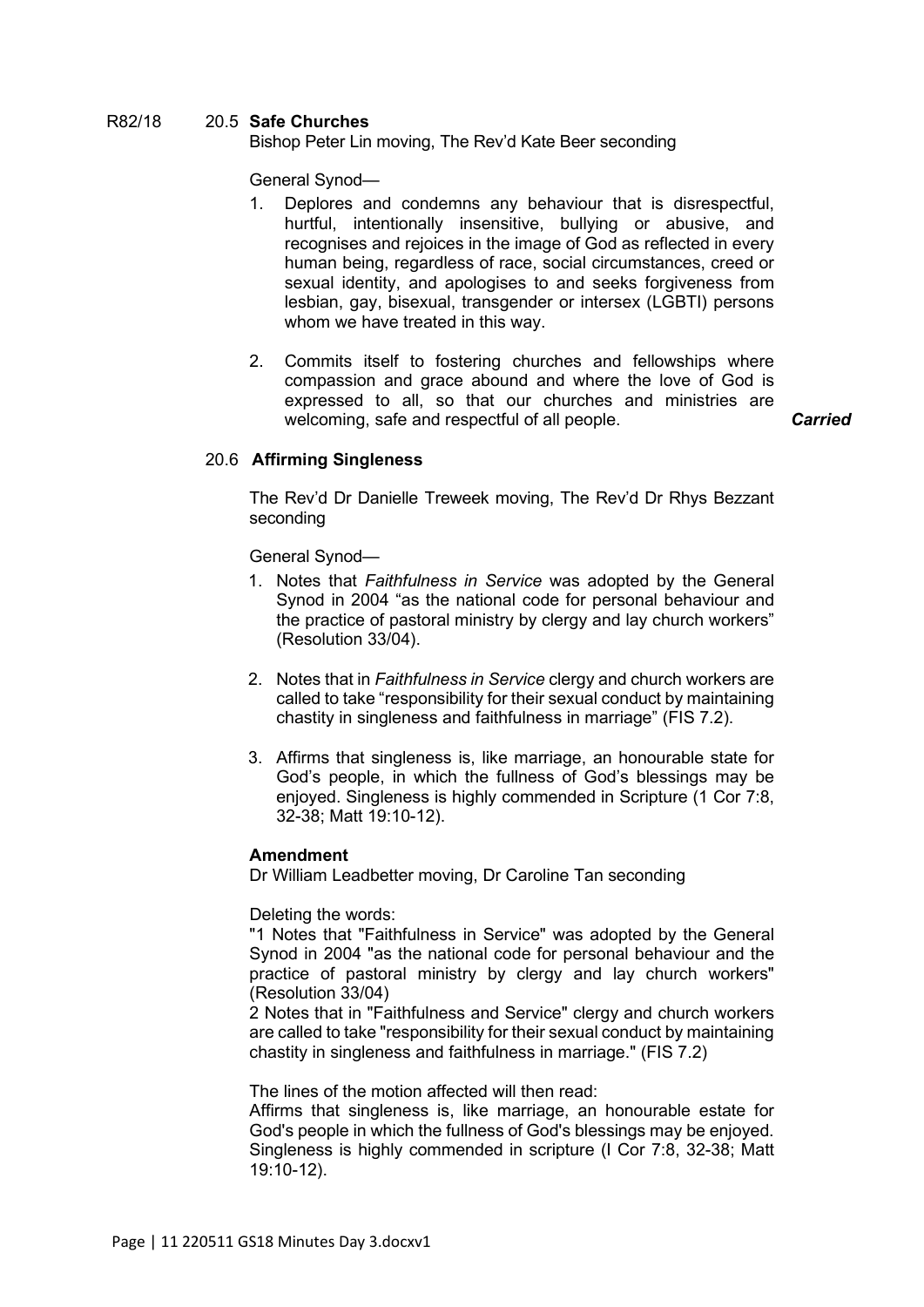Synod adjourned at 5.30pm for Evening Prayer and Dinner Synod resumed at 7.30pm

# **ORDER OF THE DAY – Wednesday 11 May 2022 at 7.30pm**

#### R83/18 16.8 **Family Violence and First Nations Communities**

Bishop Chris McLeod moving, Dr Rose Elu seconding

The General Synod, noting the new Federal Government draft national plan to end violence against women and children that prioritises two five-year Aboriginal and Torres Strait Islander action plans, requests the Families and Culture Commission to continue to monitor this development, to work with the National Aboriginal and Torres Strait Islander Anglican Council (NATSIAC), the Church's First Nations leaders and relevant diocesan teams to assist them to develop family violence prevention resources appropriate for their context and to report back to the next General Synod. *Carried*

Synod resumed consideration of Bills in the order listed in the notice paper

# R84/18 17.9 **Bill 09 – A Bill for the Episcopal Standards Investigations Amendment Canon 2022**

Justice Debra Mullins AO moving, Dr Carolyn Tan seconding

That the Bill do now pass. *Carried*

# R85/18 17.10 **Bill 10 – A Bill for the Long Service Leave (Sabbatical Allowance Amendment) Canon 2022**

The Rev'd Andrew Ford moving, Mr Allan Thomson seconding

That a Bill for the Long Service Leave (Sabbatical Allowance Amendment) Canon 2022 be approved in principle. *Carried*

The Rev'd Andrew Ford moving, Mr Allan Thomson seconding

That the Bill do now pass.

# R86/18 17.11 **Bill 12 – A Bill for the Strategic Issues, Commissions, Task Forces and Networks Amendment Canon 2022**

Leave was given for the Bill to be moved in an amended form.

Justice Debra Mullins AO moving, The Rev'd Tracy Lauersen seconding

That a Bill for the Strategic Issues, Commissions, Task Forces and Networks Amendment Canon 2022 be approved in principle. *Carried*

*Carried*